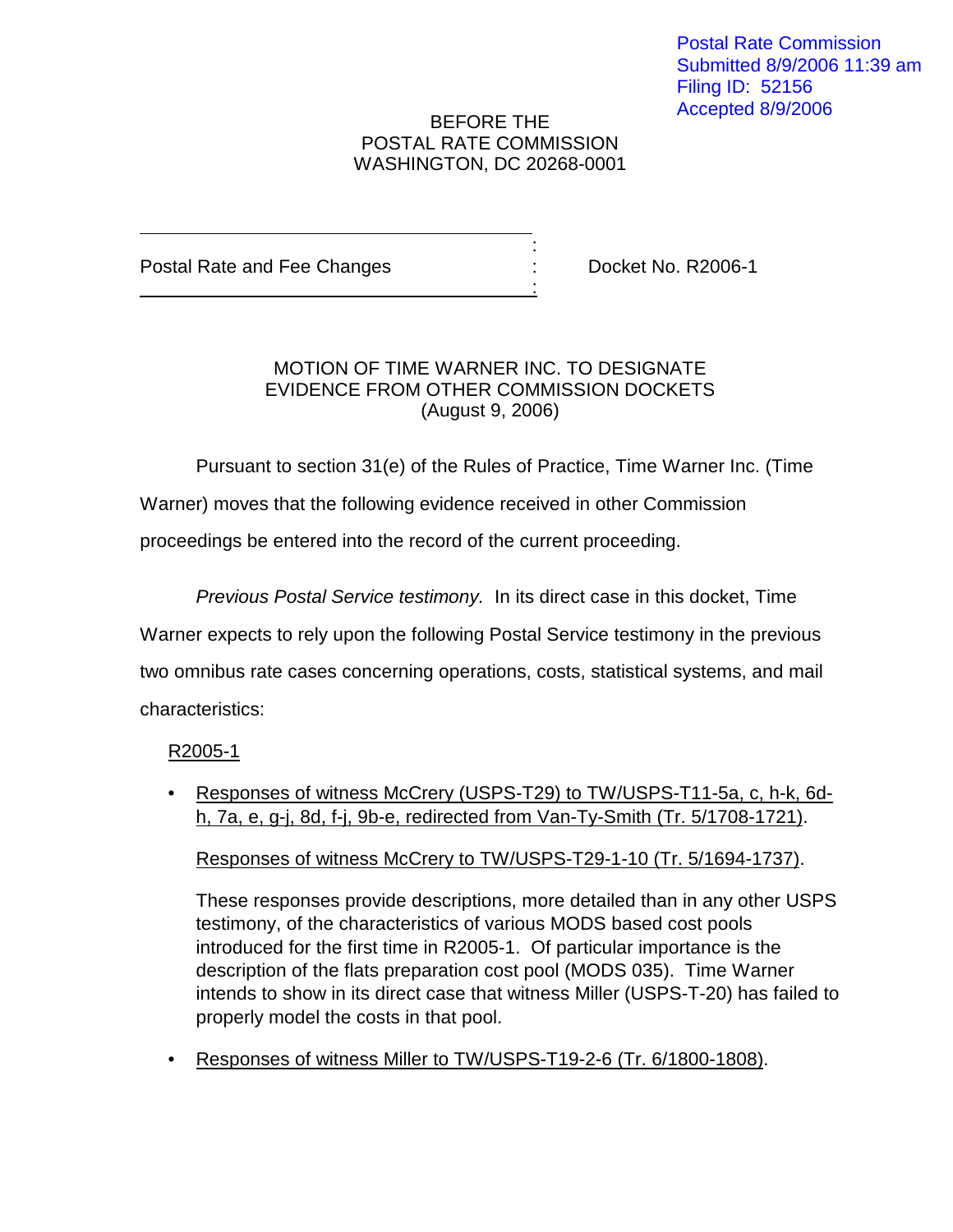These responses represent an acknowledgment by witness Miller that in his R2005-1 mail flow model he did not attempt to model the flats preparation cost pool, even though the costs in that pool are different for different rate categories.

### R2001-1

• Responses of witness Kingsley to AOL-TW/USPS-T39-10-14,16-19 (Tr. 2170-2180, 2182-2187).

These responses concern the circumstances under which sacked and palletized bundles are likely and less likely to break prematurely and the steps postal employees are instructed to follow when breakage does occur. Time Warner intends to show in its direct case that more correct modeling of bundle breakage is important for proper allocation of mail processing costs among different categories of Periodicals flats.

# • Responses of USPS to AOL-TW/USPS-25-32 (Tr. 2720-2734).

These responses concern the extent to which Periodicals flats were being transported on airplanes. This issue is of importance in the current case because of the steps the Postal Service has taken to end the incurrence of air transportation costs by Periodicals.

Previous Time Warner Inc. et al. testimony. In Docket No. C2004-1, Time Warner sponsored testimony by Robert W. Mitchell that presented a comprehensive analysis of the development of the Periodicals class rate design over an extended historical period and proposed "a more cost-based rate structure than the current structure [that] would provide financial incentives to mailers to engage in lower cost mailing practices by encouraging mailers to use more efficient bundling, containerize more efficiently, change to a more efficient zone distribution, and increase the proportion of machinable pieces,"<sup>1</sup> and testimony by Halstein Stralberg that provided "a sound theoretical starting point for developing rates based on heretofore unrecognized cost elements . . . by identifying and quantifying cost drivers associated with bundles, sacks and pallets." $^{2}$  Time Warner expects to present direct testimony by witnesses Mitchell and Stralberg in the instant docket that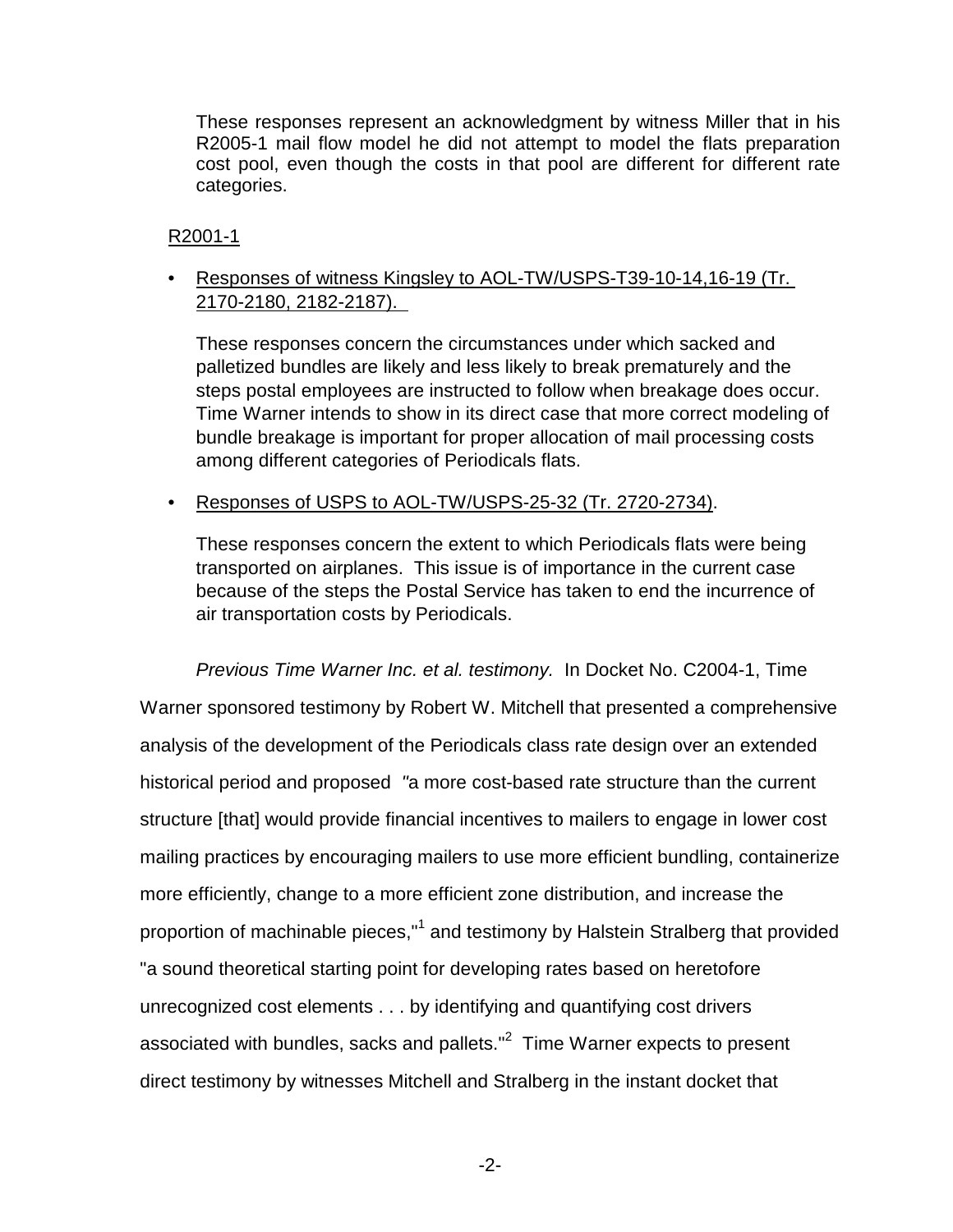addresses, *inter alia*, the same issues addressed in substantial portions of their C2004-1 direct testimony.

For the following reasons, Time Warner believes that the entry of portions of Mitchell's and Stralberg's C2004-1 testimony into the record of this docket via designation, rather than having the same witnesses restate the same analysis in new testimony, would substantially contribute to the efficiency of these proceedings and to the convenience of the Commission and all interested participants, with no diminution in the opportunity for a full and fair hearing on the materials. (1) The testimony is quite recent, filed just over two years ago, and the issues addressed have not been litigated in the interim. (2) The witnesses will present direct testimony in behalf of Time Warner in the instant docket and thus will be available to respond both to written and oral cross-examination on the designated portions of their prior testimony. (3) The witnesses will affirm that the validity of the designated portions of their prior testimony is unchanged by the passage of time or by changes in circumstances since the testimony was first presented. (4) Time Warner will adopt the designated materials, without qualification, as part of its direct case in this docket. (5) Because the participants in this docket that would have an interest in challenging the designated testimony also actively participated in Docket No. C2004-1, in which the testimony was in fact extensively challenged and tested, incorporation of these materials by designation will save them--not just Time Warner and the Commission--from needlessly duplicative efforts; they will have not only a head start in mastering the materials but also the opportunity to move for counterdesignation of any responsive evidence that was admitted in the prior docket.

Time Warner therefore moves to designate the following evidence into the record of the current proceeding.

-3-